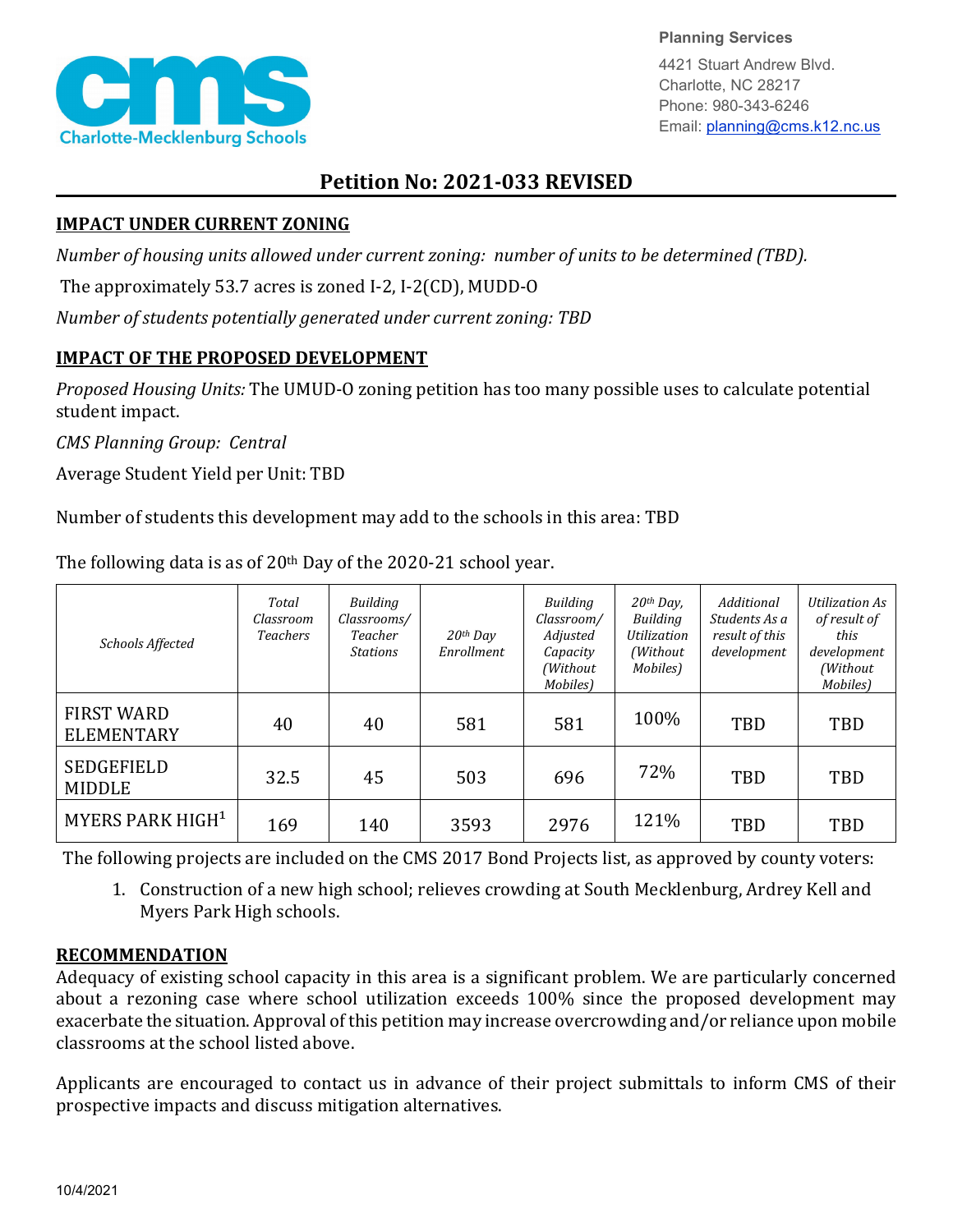

**Planning Services**

4421 Stuart Andrew Blvd. Charlotte, NC 28217 Phone: 980-343-6246 Email: planning@cms.k12.nc.us

|                                | In the Central Planning Group, the projected student impact from approved rezonings from April 2018 |  |  |  |  |
|--------------------------------|-----------------------------------------------------------------------------------------------------|--|--|--|--|
| to March 2021 is 842 students. |                                                                                                     |  |  |  |  |
|                                |                                                                                                     |  |  |  |  |

| <b>Planning</b> | <b>Petition</b> | Projected       | <b>Petitioner</b>                             | <b>Approval</b> |
|-----------------|-----------------|-----------------|-----------------------------------------------|-----------------|
| Group           |                 | <b>Students</b> |                                               | <b>Date</b>     |
| Central         | 2017-164        | 89              | <b>Pedcor Investments</b>                     | 2018-04-16      |
| Central         | 2017-183        | $\mathbf{1}$    | Hopper Communities, Inc.                      | 2018-05-21      |
| Central         | 2018-008        | 3               | The Drakeford Company; Saussy Burbank, LLC    | 2018-05-21      |
| Central         | 2018-016        | $\mathbf{1}$    | Michael Loeb                                  | 2018-06-18      |
| Central         | 2018-018        | $\overline{2}$  | Unique Southern Estates, LLC                  | 2018-06-18      |
| Central         | 2017-203        | 20              | South End West Syndicate, LLC                 | 2018-07-16      |
| Central         | 2018-036        | $\mathbf{1}$    | No Fear Investments, LLC                      | 2018-07-16      |
| Central         | 2018-057        | 5               | <b>Shea Homes</b>                             | 2018-09-24      |
| Central         | 2018-060        | 3               | Eid Refaey                                    | 2018-09-24      |
| Central         | 2018-023        | $\mathbf{1}$    | Jason Idilbi                                  | 2018-10-15      |
| Central         | 2017-168        | $\overline{1}$  | J.S. & Son's Construction Company, LLC        | 2018-11-19      |
| Central         | 2018-099        | 6               | Shea Homes                                    | 2018-12-17      |
| Central         | 2018-112        | $\mathbf{1}$    | Michael Loeb                                  | 2018-12-17      |
| Central         | 2018-111        | 9               | David Weekley Homes                           | 2019-01-22      |
| Central         | 2018-135        | $\overline{4}$  | <b>Woodlawn Station Holdings LLC</b>          | 2019-03-18      |
| Central         | 2018-097        | $\overline{4}$  | <b>Stamatis Tsilimos</b>                      | 2019-04-15      |
| Central         | 2018-149        | 20              | West End Investments, LLC                     | 2019-04-15      |
| Central         | 2018-137        | $\mathbf{1}$    | Lakewood Apartments LLC                       | 2019-05-20      |
| Central         | 2019-005        | 9               | <b>Ardent Acquisitions LLC</b>                | 2019-07-15      |
| Central         | 2018-163        | 9               | <b>Suncap Property Group LLC</b>              | 2019-09-16      |
| Central         | 2019-008        | $\overline{4}$  | CoHab LLC                                     | 2019-09-16      |
| Central         | 2019-053        | 5               | <b>Hopper Communities</b>                     | 2019-09-16      |
| Central         | 2019-058        | 17              | Housing Authority of the City of Charlotte NC | 2019-09-16      |
| Central         | 2019-076        | $\overline{4}$  | <b>Hopper Communities</b>                     | 2019-10-21      |
| Central         | 2018-150        | 30              | TDC Greenville, LLC                           | 2019-12-16      |
| Central         | 2019-098        | $\overline{2}$  | Flagship Healthcare                           | 2019-12-22      |
| Central         | 2019-112        | $\mathbf{1}$    | Mark Heisig                                   | 2019-12-25      |
| Central         | 2019-069        | 7               | Harrison Tucker- CoHab, LLC                   | 2020-01-21      |
| Central         | 2019-080        | 11              | Seahawk Partner Holdings, LLC                 | 2020-01-21      |
| Central         | 2019-092        | 38              | Carolina Development Group NC, LLC            | 2020-01-21      |
| Central         | 2019-124        | 9               | Gvest Capital, LLC                            | 2020-01-21      |
| Central         | 2019-069        | $\overline{7}$  | Harrison Tucker- CoHab, LLC                   | 2020-02-17      |
| Central         | 2019-080        | 11              | Seahawk Partner Holdings, LLC                 | 2020-02-17      |
| Central         | 2019-138        | 2               | Roma Homes                                    | 2020-02-17      |
| Central         | 2019-159        | TBD             | Ed Zepsa                                      | 2020-03-16      |
| Central         | 2019-165        | TBD             | <b>Wood Partners</b>                          | 2020-03-16      |
| Central         | 2019-126        | 2               | Harrison Tucker                               | 2020-05-18      |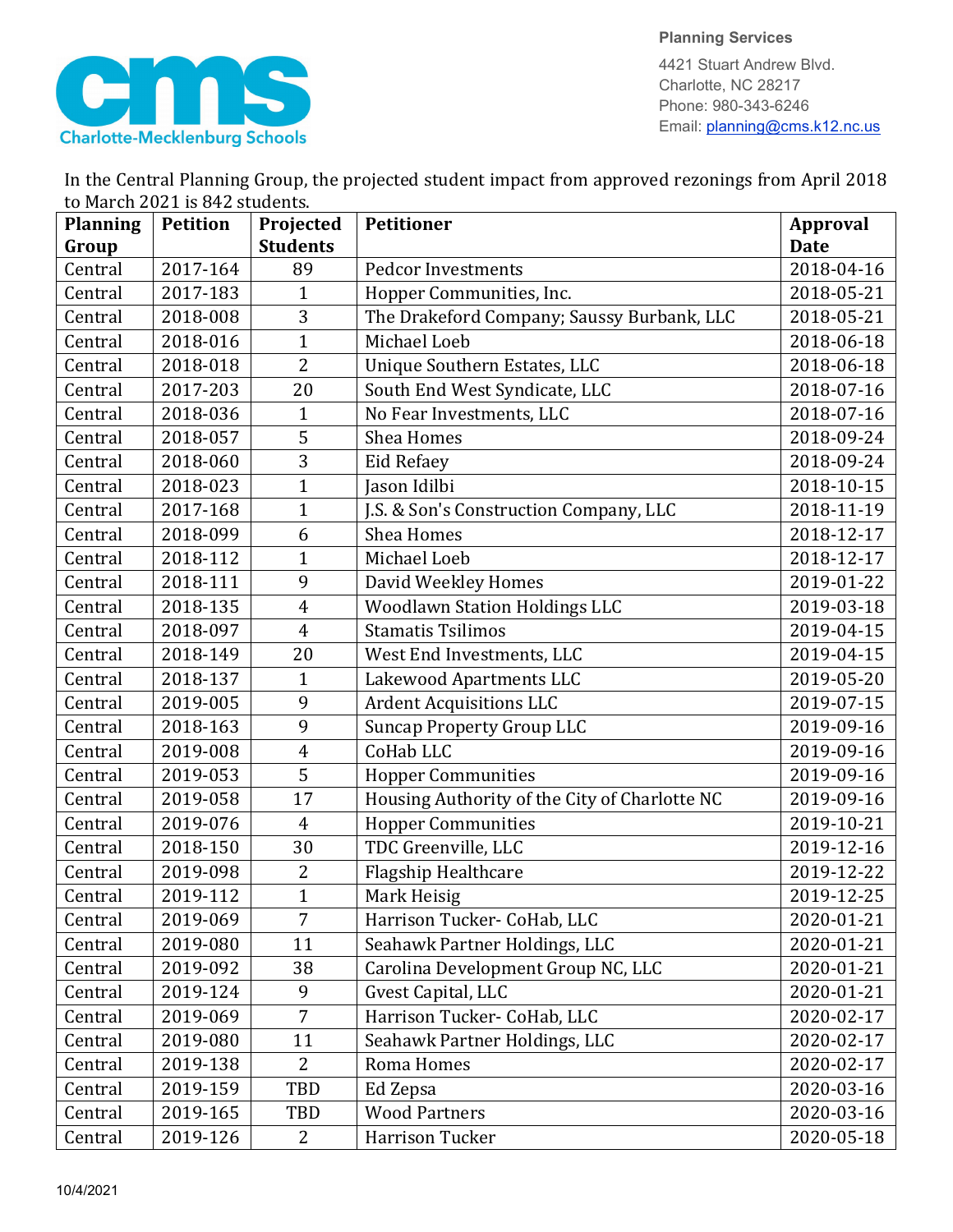

4421 Stuart Andrew Blvd. Charlotte, NC 28217 Phone: 980-343-6246 Email: planning@cms.k12.nc.us

| Central | 2019-156 | $\overline{2}$   | Parkwood Plaza, LLC                          | 2020-05-18 |
|---------|----------|------------------|----------------------------------------------|------------|
| Central | 2019-178 | 11               | <b>DRB</b> Group                             | 2020-05-18 |
| Central | 2020-036 | 1                | Charlotte Planning, Design & Development     | 2020-05-18 |
| Central | 2019-114 | 111              | The Charlotte Mecklenburg Hospital Authority | 2020-06-15 |
| Central | 2020-003 | $\boldsymbol{0}$ | <b>Fairview Builders</b>                     | 2020-06-15 |
| Central | 2020-029 | <b>TBD</b>       | <b>JACO</b> Acquisition                      | 2020-06-15 |
| Central | 2019-146 | $\boldsymbol{0}$ | ALB Architecture, PA                         | 2020-07-20 |
| Central | 2020-002 | $\boldsymbol{0}$ | The Drakeford Company                        | 2020-07-20 |
| Central | 2020-004 | TBD              | <b>Boulevard Real Estate</b>                 | 2020-07-20 |
| Central | 2020-006 | TBD              | JFW Realty, Inc & 501 Associates, LLC        | 2020-07-20 |
| Central | 2020-016 | <b>TBD</b>       | Nolan Elanz                                  | 2020-07-20 |
| Central | 2020-018 | 2                | <b>Hopper Communities</b>                    | 2020-07-20 |
| Central | 2020-040 | $\overline{2}$   | <b>Alenky Signature Homes</b>                | 2020-07-20 |
| Central | 2020-050 | 23               | Charlotte-Mecklenburg Housing Partnership    | 2020-07-20 |
| Central | 2019-111 | TBD              | Hive Fitness, LLC                            | 2020-09-21 |
| Central | 2019-179 | 1                | Ronald Staley, Jr. of Verde Homes, LLC       | 2020-09-21 |
| Central | 2020-005 | $\overline{2}$   | Ronald Staley, Jr. of Verde Homes, LLC       | 2020-09-21 |
| Central | 2020-017 | 32               | <b>Aspen Heights Partners</b>                | 2020-09-21 |
| Central | 2020-022 | <b>TBD</b>       | <b>Boulevard Real Estate</b>                 | 2020-09-21 |
| Central | 2020-034 | 44               | Jefferson Apartment Group                    | 2020-09-21 |
| Central | 2020-039 | 1                | Hinshaw Properties, LLC                      | 2020-09-21 |
| Central | 2020-054 | $\overline{7}$   | <b>TriPointe Homes</b>                       | 2020-09-21 |
| Central | 2020-061 | <b>TBD</b>       | White Point Partners, LLC                    | 2020-09-21 |
| Central | 2020-070 | 30               | Elmington Capital Group                      | 2020-09-21 |
| Central | 2019-167 | 20               | Grubb Management, LLC                        | 2020-10-19 |
| Central | 2019-179 | $\mathbf{1}$     | Ronald Staley, Jr of Verde Homes, LLC        | 2020-10-19 |
| Central | 2020-059 | 70               | Hanover R.S. Limited Partnership             | 2020-10-19 |
| Central | 2020-067 | $\overline{2}$   | Terranova Group, LLC                         | 2020-10-19 |
| Central | 2020-072 | $\overline{2}$   | Freemore, LLC                                | 2020-10-19 |
| Central | 2020-089 | $\overline{4}$   | Pulte Group, Inc.                            | 2020-11-16 |
| Central | 2020-093 | TBD              | Griffman Investments, LLC                    | 2020-11-16 |
| Central | 2020-098 | TBD              | AHI 3100, LLC                                | 2020-11-16 |
| Central | 2020-101 | TBD              | White Point Paces Partners, LLC              | 2020-11-16 |
| Central | 2020-013 | 9                | Boulevard Real Estate Advisors, LLC          | 2020-12-21 |
| Central | 2020-042 | TBD              | Boulevard Real Estate Advisors, LLC          | 2020-12-21 |
| Central | 2020-052 | 34               | Selwyn Property Group, Inc.                  | 2020-12-21 |
| Central | 2020-076 | $\overline{4}$   | Green Bird Properties, LLC                   | 2020-12-21 |
| Central | 2020-090 | TBD              | Remount, LLC                                 | 2020-12-21 |
| Central | 2020-113 | TBD              | Catalyst Capital                             | 2020-12-21 |
| Central | 2020-115 | TBD              | <b>Crosland Southeast</b>                    | 2020-12-21 |
| Central | 2020-124 | 4                | <b>Mission Properties</b>                    | 2020-12-21 |